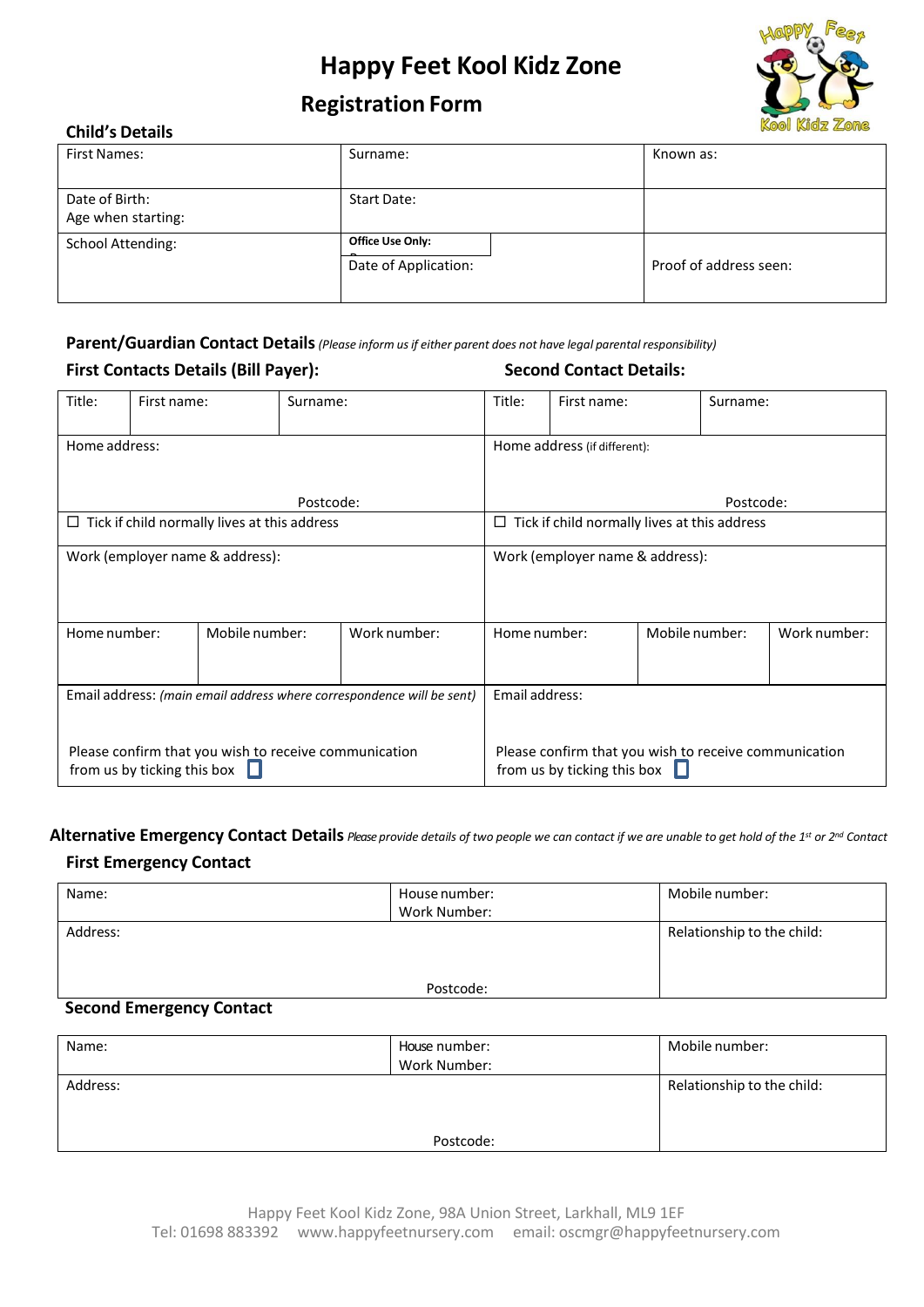

#### **Details of Child's Doctor**

| Name of Doctor:             |                      |
|-----------------------------|----------------------|
| <b>Practice Address:</b>    | <b>Phone Number:</b> |
|                             |                      |
|                             |                      |
| Health Practitioner's Name: | <b>Phone Number:</b> |
|                             |                      |
| <b>Practice Address:</b>    |                      |
|                             |                      |

#### **Child Vaccinations / Infections**

#### **Health Concerns**

**Please add details of any concerns about your child:** (Sight/Hearing/Speech/Language/Coordination & Movement/Behavior/Toileting/Educational Psychologist's/Social Work/Other)

**Please Comment:**

#### **About Your Child**

Please detail any additional support your child has: (please provide full details)

Please detail any dietary requirements/ food allergies for your child: (please provide full details)

Is there any other information you feel maybe relevant to us at this point? (fear, dislike of foods etc..)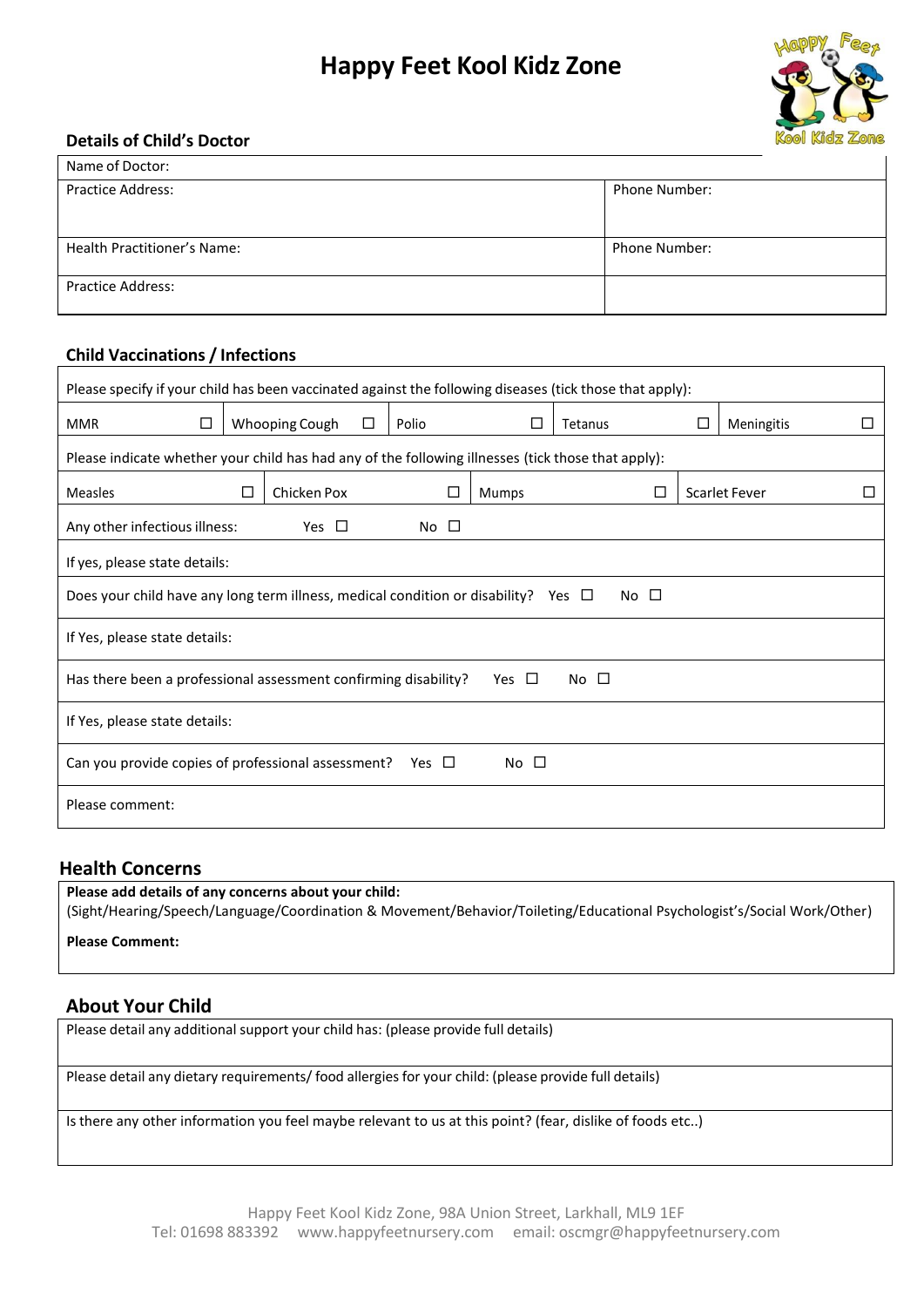

#### **Ethnic Background**

| <b>Ethnic Origin – Please tick one category</b>                                                                                 |        |                                 |   |                         |        |  |  |  |
|---------------------------------------------------------------------------------------------------------------------------------|--------|---------------------------------|---|-------------------------|--------|--|--|--|
| African -                                                                                                                       | $\Box$ | Caribbean or Black -            | п | White - Gypsy Traveller | $\Box$ |  |  |  |
| African/British/Scottish/Other                                                                                                  |        | Caribbean/British/Scottish      |   | White $-$ Irish         | ◘      |  |  |  |
| Asian -                                                                                                                         | ◻      | Caribbean or Black - other      | □ | White - Other           |        |  |  |  |
| Bangladeshi/British/Scottish                                                                                                    |        | Mixed or multiple ethnic groups | □ |                         | $\Box$ |  |  |  |
| Asian - Chinese/British/Scottish                                                                                                | О      | Not Disclosed                   | □ | White - Other British   | D      |  |  |  |
| Asian - Indian/British/Scottish                                                                                                 | $\Box$ |                                 |   | White - Polish          | □      |  |  |  |
|                                                                                                                                 |        | Not known                       | □ | White – Scottish        | $\Box$ |  |  |  |
| Asian $-$                                                                                                                       | □      | Other Arab                      | □ |                         |        |  |  |  |
| Pakistani/British/Scottish                                                                                                      |        | Other - Other                   | ◻ |                         |        |  |  |  |
| Asian - Other                                                                                                                   | $\Box$ |                                 |   |                         |        |  |  |  |
|                                                                                                                                 |        |                                 |   |                         |        |  |  |  |
| If you have ticked one of the 'other' boxes for any of the above ethnic origins, please enter the specific ethnic origin here:- |        |                                 |   |                         |        |  |  |  |
|                                                                                                                                 |        |                                 |   |                         |        |  |  |  |

| <b>Childs Religion – Please tick which is relevant to your child</b>                  |        |               |  |       |  |  |  |  |
|---------------------------------------------------------------------------------------|--------|---------------|--|-------|--|--|--|--|
| <b>Buddhist</b>                                                                       | П      | Muslim        |  | Other |  |  |  |  |
| Christian                                                                             | D      | Sikh          |  | None  |  |  |  |  |
| Hindu                                                                                 | $\Box$ | Not Disclosed |  |       |  |  |  |  |
| Jewish                                                                                | П      | Not Known     |  |       |  |  |  |  |
|                                                                                       |        |               |  |       |  |  |  |  |
| If you have ticked one of the 'Other' boxes please enter the specific religion here:- |        |               |  |       |  |  |  |  |

| <b>National Identity - Please tick one category</b>                                   |  |               |        |          |  |  |  |
|---------------------------------------------------------------------------------------|--|---------------|--------|----------|--|--|--|
| <b>British</b>                                                                        |  | Not Disclosed |        | Scottish |  |  |  |
| English                                                                               |  | Not Known     | □      | Welsh    |  |  |  |
| Northern Irish                                                                        |  | Other         | $\Box$ |          |  |  |  |
|                                                                                       |  |               |        |          |  |  |  |
| If you have ticked the 'Other' box please enter the specific National identity here:- |  |               |        |          |  |  |  |
|                                                                                       |  |               |        |          |  |  |  |

| <b>Asylum Status</b> |        |         |  |                |        |  |  |
|----------------------|--------|---------|--|----------------|--------|--|--|
| Asylum Seeker        | $\Box$ | Refugee |  | Not Applicable | −<br>▃ |  |  |

# **Main Home Language –** Please state main language spoken at home Additional Information (New to English, other languages spoken etc...):-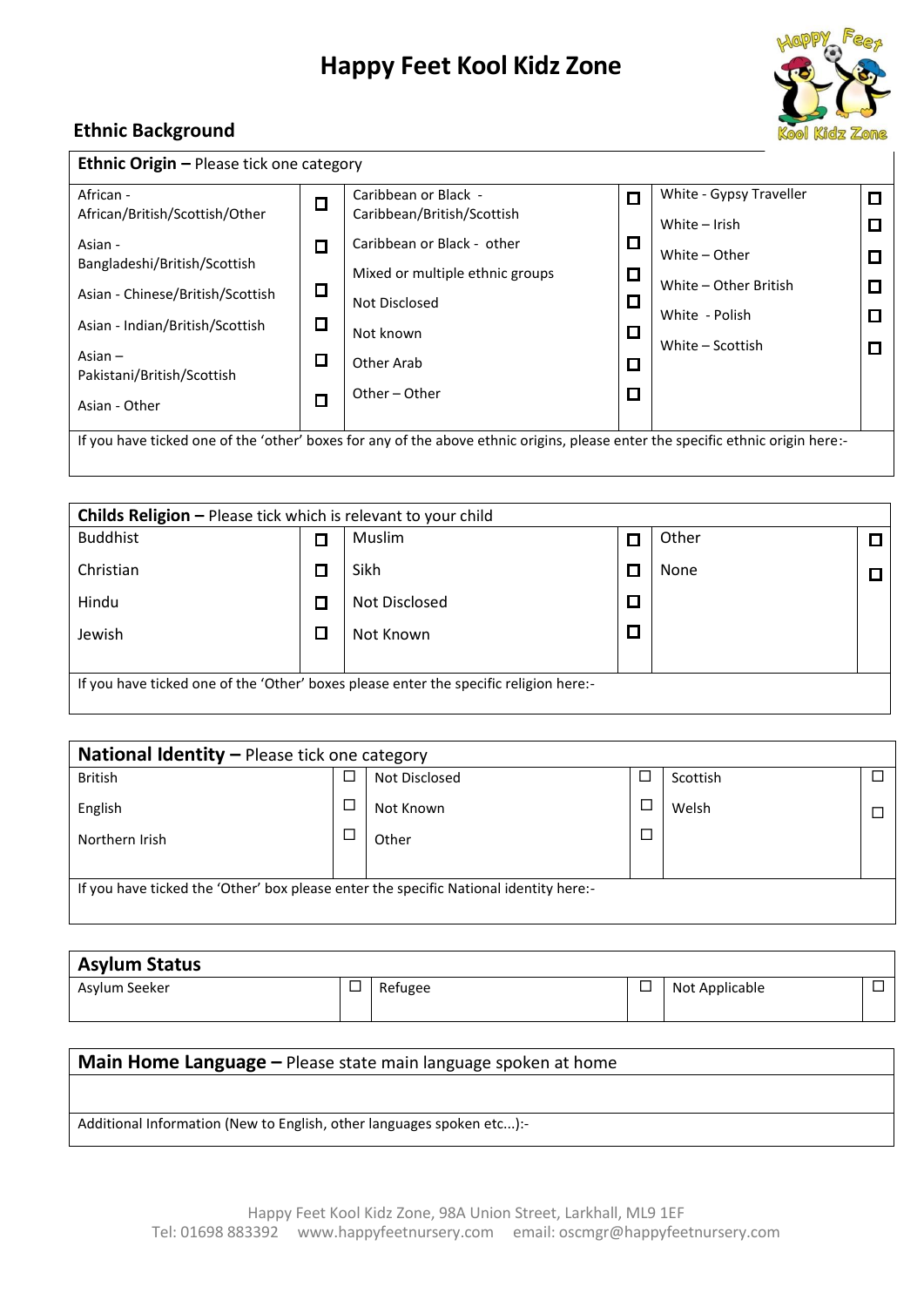

**Please Indicate Sessions Required (**√**)**

| <b>Out of School (term-time only) - 40wks</b> | <b>MON</b> | <b>TUE</b> | <b>WED</b> | <b>THU</b> | <b>FRI</b> |
|-----------------------------------------------|------------|------------|------------|------------|------------|
| Breakfast Club (7am - 9am)                    |            |            |            |            |            |
| Afterschool Club (3pm – 6pm)                  |            |            |            |            |            |
| Holiday Club (outside-time) - 11wks           | <b>MON</b> | <b>TUE</b> | WED        | <b>THU</b> | <b>FRI</b> |
| Full day $(7am - 6pm)$                        |            |            |            |            |            |
| Morning $(7am - 12pm)$                        |            |            |            |            |            |
| Morning + lunch $(7am - 1pm)$                 |            |            |            |            |            |
| Afternoon (1pm – 6pm)                         |            |            |            |            |            |
| Afternoon + lunch (12pm - 6pm)                |            |            |            |            |            |
| Primary 1, early finish (12pm - 6pm)          |            |            |            |            |            |

### **Sessions Required**

Signed (Parent/Guardian): \_\_\_\_\_\_\_\_\_\_\_\_\_\_\_\_\_\_\_\_\_\_\_\_\_\_\_\_\_\_\_\_\_\_\_\_\_\_\_\_\_

Date: \_\_\_\_\_\_\_\_\_\_\_\_\_\_\_\_\_\_\_\_\_\_\_\_\_\_